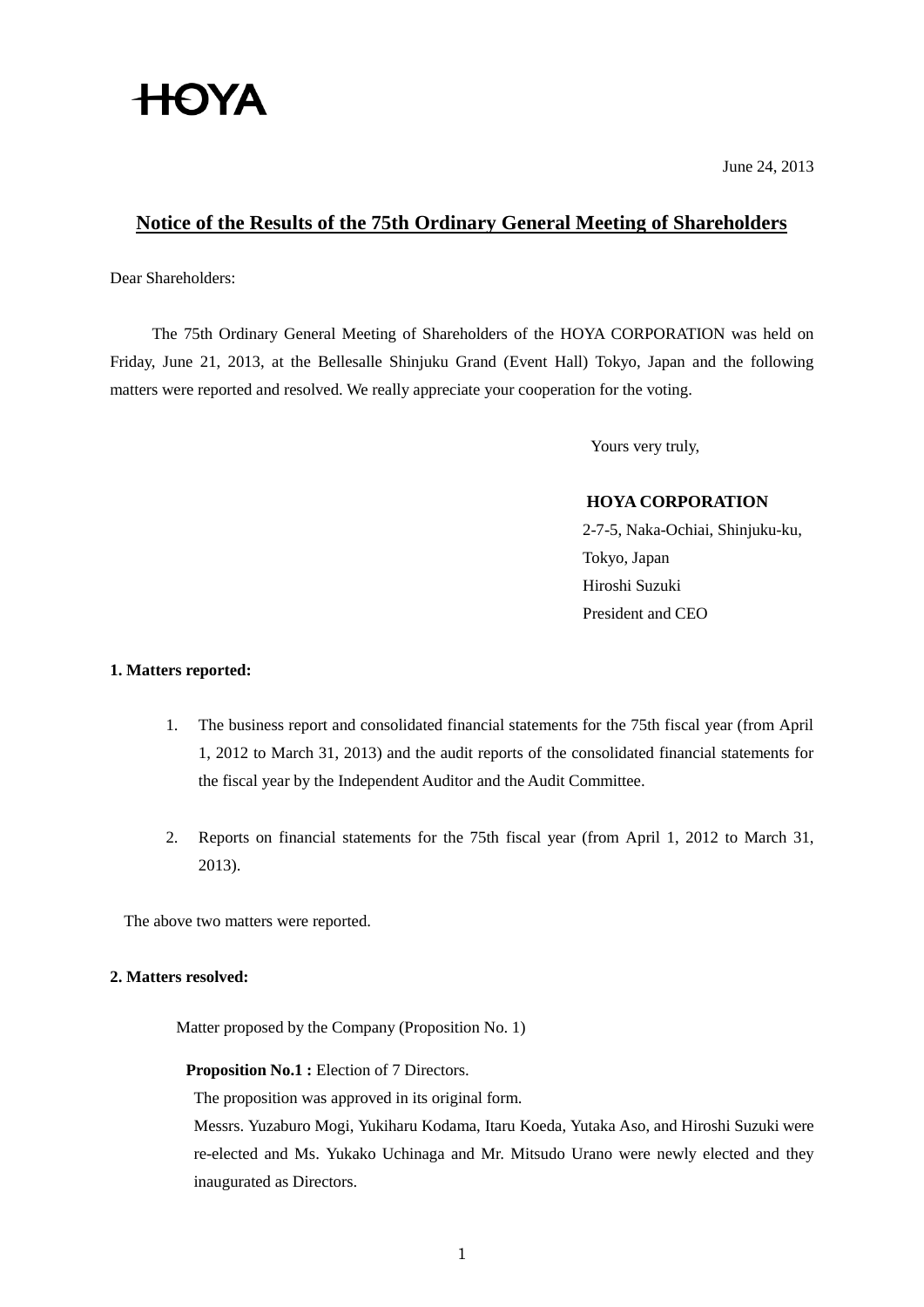Matters proposed by shareholders (Propositions No. 2 to No. 10)

**Proposition No. 2:** Partial amendment to the Articles of Incorporation

(Individual disclosure of remunerations to Directors and the Executive Officers)

**Proposition No. 3** Partial amendment to the Articles of Incorporation

(Amendment to increase to 1,000 characters the volume of explanatory text permitted for shareholders' propositions)

**Proposition No. 4:** Partial amendment to the Articles of Incorporation

(Prohibition to treat a submitted voting form left blank vote as affirmative to Company's proposal and dissenting to shareholder's proposal)

**Proposition No. 5:** Partial amendment to the Articles of Incorporation

(Obligation to hold meetings not involving Executive Officers)

**Proposition No. 6:** Partial amendment to the Articles of Incorporation

(Separation of roles of Chairman of the Board and CEO)

**Proposition No. 7:** Partial amendment to the Articles of Incorporation

(Establishment of a contact point within the Audit Committee for whistle-blowing)

**Proposition No. 8:** Partial amendment to the Articles of Incorporation

(Retaining of legal counsel to the Board of Directors)

**Proposition No. 9:** Partial amendment to the Articles of Incorporation

(Allocation of committee budget that may be used without approval of the Executive Officers)

**Proposition No. 10:** Election of One (1) Director

Each proposition of the above nine propositions was rejected.

\* Propositions No. 2 to No. 9 are proposals made by five individual shareholders (number of voting rights: 707), and Proposition No.10 is a proposal made by four individual shareholders (number of voting rights: 706) included shareholders who proposed Propositions No. 2 to No. 9.

#### **3. Results of Voting:**

| <b>Proposition</b>      | <b>FOR</b> | <b>AGAINST</b> | <b>ABSTAIN</b> | Rate of<br><b>APPROVAL</b><br>$(\%)$ | <b>RESULTS</b> |
|-------------------------|------------|----------------|----------------|--------------------------------------|----------------|
| <b>Proposition No.1</b> |            |                |                |                                      |                |
| Mr. Yuzaburo Mogi       | 3,114,621  | 198,610        | 8.429          | 93.06%                               | Approved       |
| Mr. Yukiharu Kodama     | 3,114,702  | 198,530        | 8,429          | 93.06%                               | Approved       |
| Mr. Itaru Koeda         | 3,123,531  | 189,700        | 8,429          | 93.32%                               | Approved       |
| Mr. Yutaka Aso          | 3,122,698  | 190,533        | 8,429          | 93.30%                               | Approved       |
| Ms. Yukako Uchinaga     | 3,286,607  | 26,625         | 8.429          | 98.20%                               | Approved       |
| Mr. Mitsudo Urano       | 3,288,080  | 25,152         | 8,429          | 98.24%                               | Approved       |
| Mr. Hiroshi Suzuki      | 3,090,698  | 222,534        | 8,429          | 92.35%                               | Approved       |

Matter proposed by the Company (Proposition No. 1)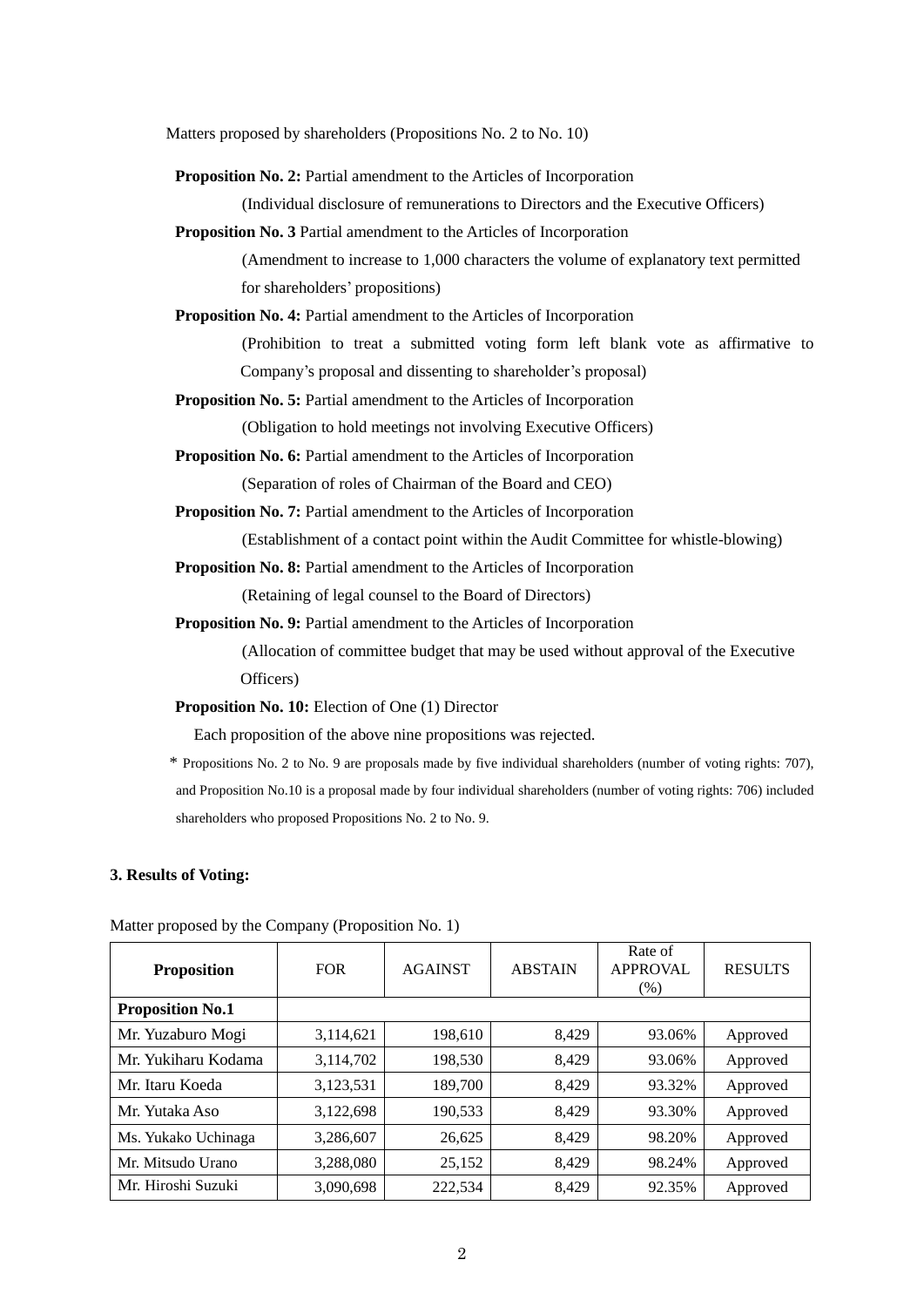| <b>Proposition</b>       | <b>FOR</b> | <b>AGAINST</b> | <b>ABSTAIN</b> | Rate of<br><b>APPROVAL</b><br>(% ) | <b>RESULTS</b> |
|--------------------------|------------|----------------|----------------|------------------------------------|----------------|
| <b>Proposition No.2</b>  | 1,323,725  | 1,967,281      | 33,223         | 39.55%                             | Rejected       |
| <b>Proposition No.3</b>  | 212,838    | 3,078,291      | 33,223         | 6.36%                              | Rejected       |
| <b>Proposition No.4</b>  | 1,401,918  | 1,911,425      | 11.018         | 41.89%                             | Rejected       |
| <b>Proposition No.5</b>  | 98,635     | 3,201,465      | 24,254         | 2.95%                              | Rejected       |
| <b>Proposition No.6</b>  | 904,866    | 2,369,291      | 50,181         | 27.04%                             | Rejected       |
| <b>Proposition No.7</b>  | 166,643    | 3,132,145      | 25,586         | 4.98%                              | Rejected       |
| <b>Proposition No.8</b>  | 115,193    | 3,183,812      | 25,375         | 3.44%                              | Rejected       |
| <b>Proposition No.9</b>  | 124,872    | 3,174,131      | 25,375         | 3.73%                              | Rejected       |
| <b>Proposition No.10</b> | 89,536     | 3,224,610      | 10,188         | 2.68%                              | Rejected       |

Matters proposed by shareholders (Propositions No. 2 to No. 10)

(Notes)

1.Requirements for passage of the proposition are as follows:

・Propositions No.1 and No.10: Attendance of shareholders who hold at least one-third of voting rights of shareholders eligible to exercise voting rights, and approval by the majority of the shareholders in attendance

・Propositions No.2 to No.9: Attendance of shareholders who hold at least one-third of voting rights of shareholders eligible to exercise voting rights, and approval by at least two-thirds of the shareholders in attendance.

- 2.The requirements for passage of the resolutions have been met as a result of aggregating the number of voting rights indicating approval or rejection exercised in advance on or before the day prior to the day of this general meeting of shareholders and the voting rights of certain shareholders who attended the meeting and whose intentions to approve or reject the propositions have been confirmed, and the resolutions were thereby enacted lawfully under the Companies Act. Therefore, the results of the exercise of voting rights by shareholders who attended the meeting but whose intentions to approve or reject the proposition or to abstain from the votes cannot be confirmed are not included in the count.
- 3.The rate of approval is the ratio to the number of voting rights of shareholders who attended the meeting (including voting rights exercised in advance and voting rights of those who attended the meeting [including the voting rights of shareholders who left the meeting before it ended]).
- 4.In calculating the rate of approval, the number of voting rights exercised in advance and indicating intentions that were deemed invalid is also included in the number of voting rights of attending shareholders.